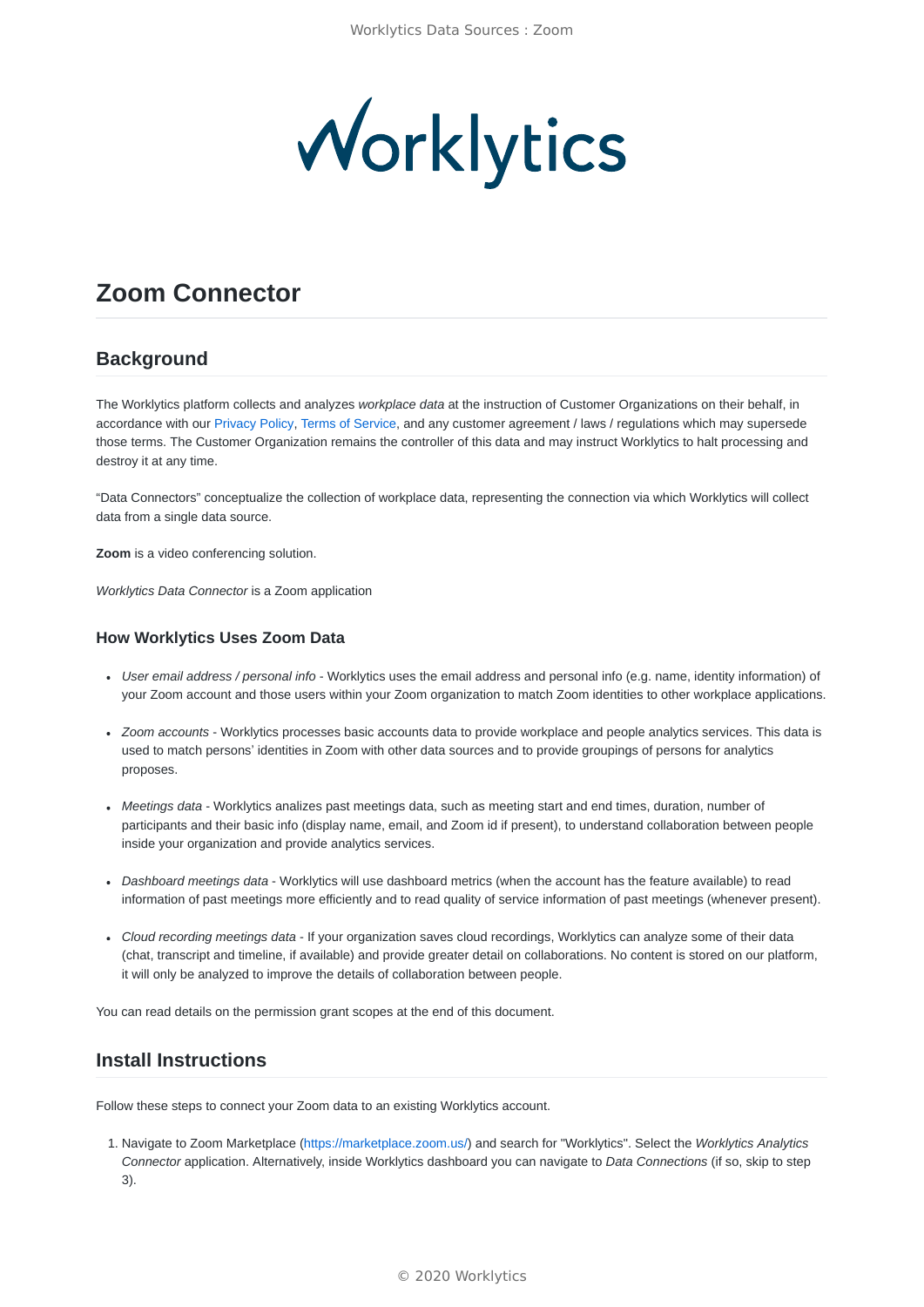**Add Connection** 

- 2. Click on "Install". It will redirect you to Worklytics' website, to the Zoom integration landing page.
- 3. Click on *Add Connection* button in the Zoom section



- 4. You will need authenticate with your Zoom credentials and grant permissions for Worklytics to fetch data.
- 5. When finished, the authentication browser window/tab will close.

#### **Usage**

Upon installing the Worklytics Connector, an initial data fetch will trigger. Depending on your company size it might take some time to fetch, process and analyze all data.

Afterwards, Worklytics fetches new data on a daily basis.

Once data is analyzed and processed, customers can browse different trends derived from their Zoom usage in the "Explore Trends" section.

### **Uninstallation**

There are two ways to uninstall the Worklytics Analytics Connector.

#### **Uninstalling from Worklytics.co**

Simply browse to your *Data Connections*, Zoom section, choose which one to uninstall and click on the *Remove* link.

#### **Uninstalling from Zoom Marketplace**

From Zoom's marketplace, you can navigate to *Manage* -> *Installed Apps* and from there click on the *Uninstall* button to remove it.

## **FAQ**

Q: Why Recent meetings not taken into account for collaboration metrics?

A: Worklytics fetches new data once per day, so if you just had your meeting, it might take a few hours until the event gets processed.

### **How Worklytics Collects and Uses Zoom Data**

Worklytics supports connecting to Zoom to analyze how people are collaborating via past meetings.

To support this, Worklytics Zoom connector request the following permissions grants:

- **account:read:admin** Read account enabled features from the account used to connect to Zoom connector.
- **dashboard\_meetings:read:admin** Read information of past meetings, read quality of service information of past meetings.
- **meeting:read:admin** Read information from each meeting: metadata, ocurrences, participants, ...